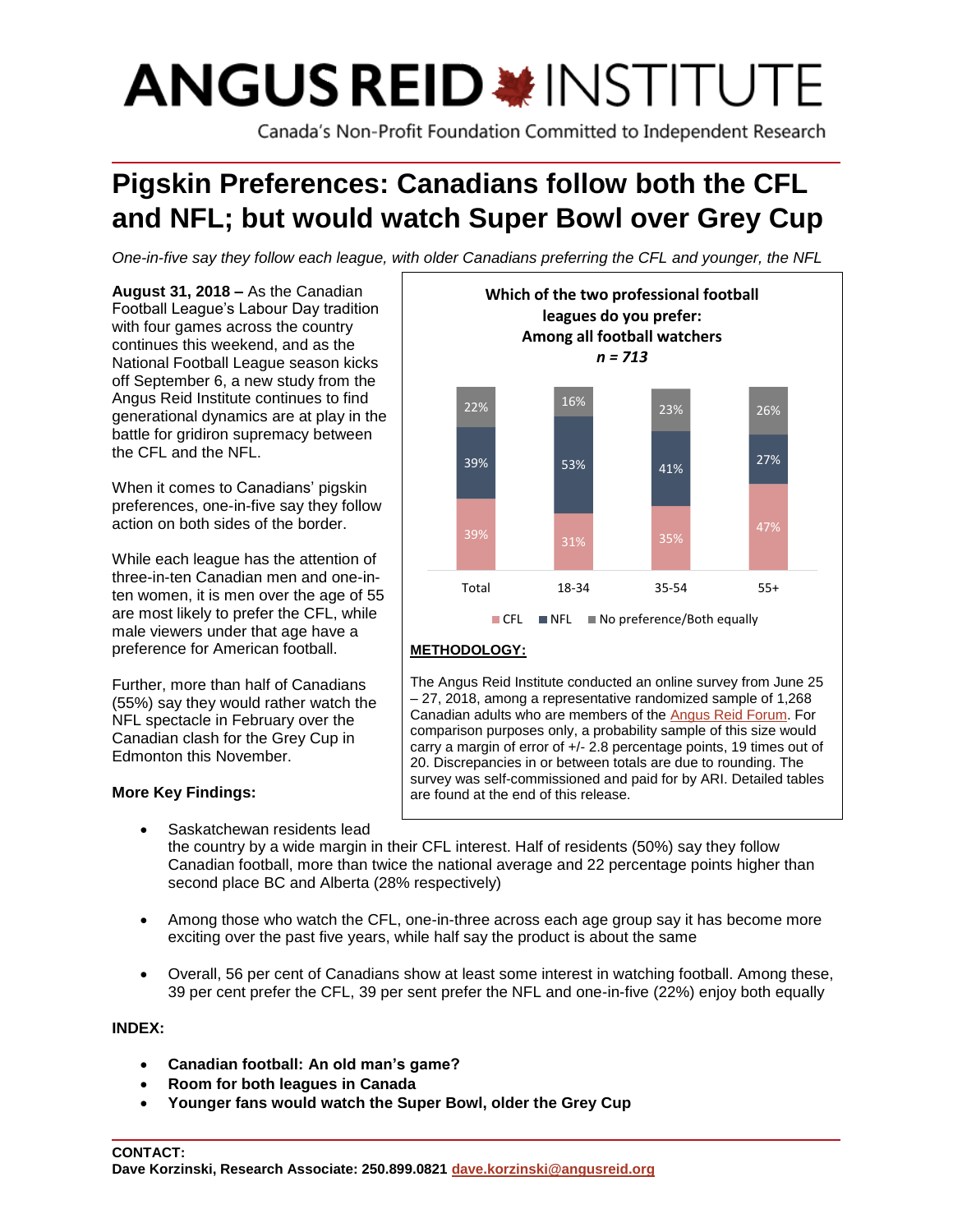

#### **Canadian football: An old man's game?**

Canadian football fans have become accustomed to ["should the Canadian Football League](https://nationalpost.com/sports/football/cfl/attendance-is-down-and-few-millennials-are-watching-so-should-the-cfl-be-worried) be worried" articles over recent decades. The league, with its nine teams spread across the country, has looked for ways to market the game [to younger viewers.](https://nationalpost.com/sports/football/cfl/concerts-more-kate-beirness-tsn-opts-for-younger-look-on-thursday-cfl-telecasts)

Unfortunately, from the CFL's perspective, new data from the Angus Reid Institute shows that – if anything – recent years have only hardened its base among male viewers 55 and older, while younger viewers continue to lean toward for the National Football League for their gridiron content. While the CFL has the benefit of a season that starts in June – and thus, no competition with the NFL for attention until the first week of September – the later weeks of the season risk being ignored by younger football fans.

At the outset, each league has a similar profile in terms of viewership. About one-in-five Canadians follow each keenly, while one-quarter are less engaged but still in the football universe. Half say they largely ignore both:



**How closely do you follow each of these professional sports leagues?**

**All Canadians,** *n = 1268*

Perhaps unsurprising to most, men carry the lion's share of football viewing in Canada. Four-in-ten men over the age of 55 (39%) say they follow the CFL. This drops to three-in-ten for those between the ages 35 and 54, and just 16 per cent among Millennials. Meanwhile, those two younger age groups are more likely to follow the NFL than the CFL.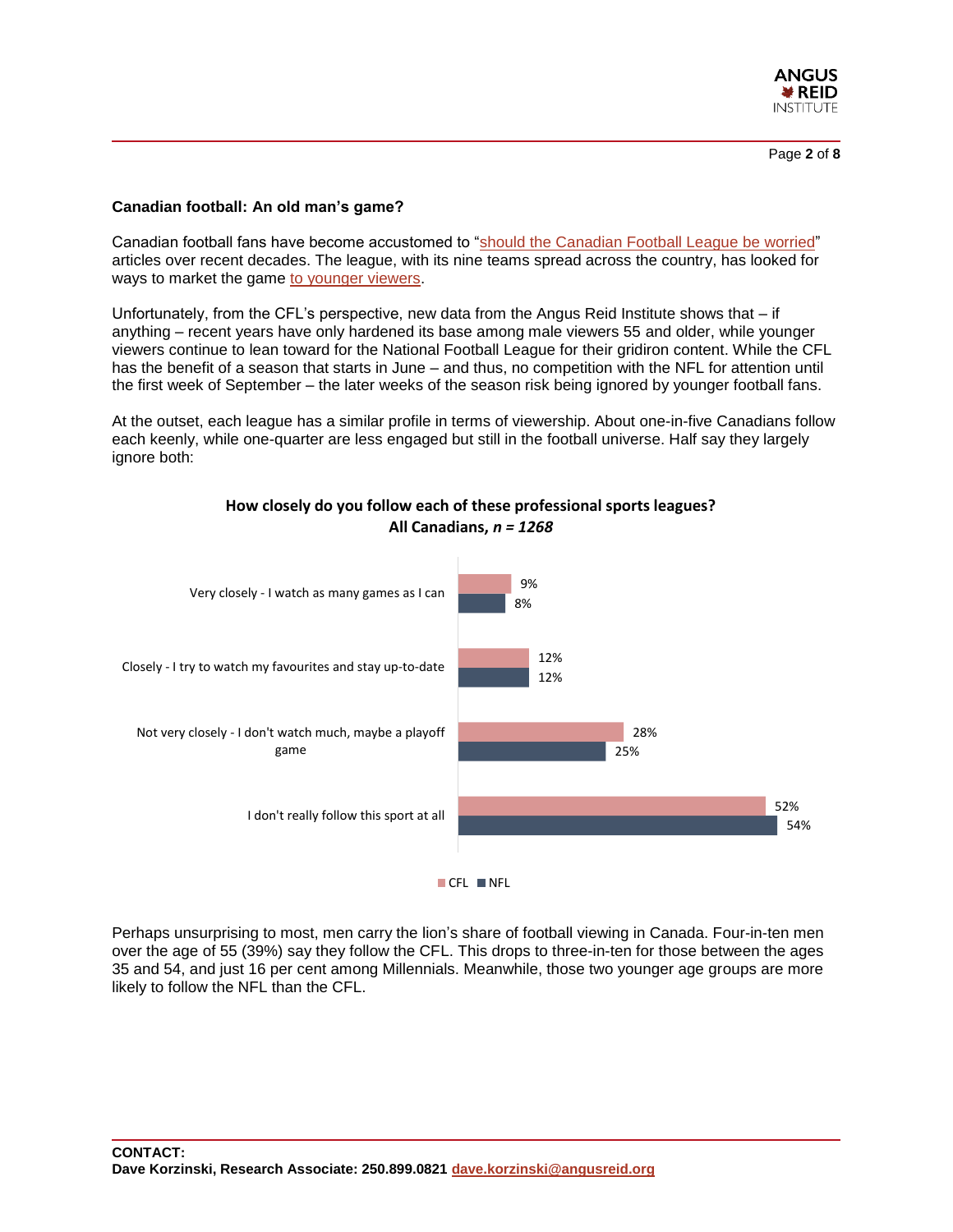

Page **3** of **8**



**Percentage of Canadians who follow each league regularly:**

While one-in-five Canadians follow each league, it is worth noting a trend. Since the Angus Reid Institute asked Canadians about their football favourites in 2014, the proportion of Canadians following the NFL has increased across each age group among men, while the number who say the same of the CFL has shrunk among men under the age of 55:



#### **Percentage of Canadian men who follow CFL vs NFL**

One thing the CFL doesn't have to worry about is the health of the team playing in Regina. Half of Saskatchewan residents – Rider Nation – say they follow the CFL. This is well over double the national average by province: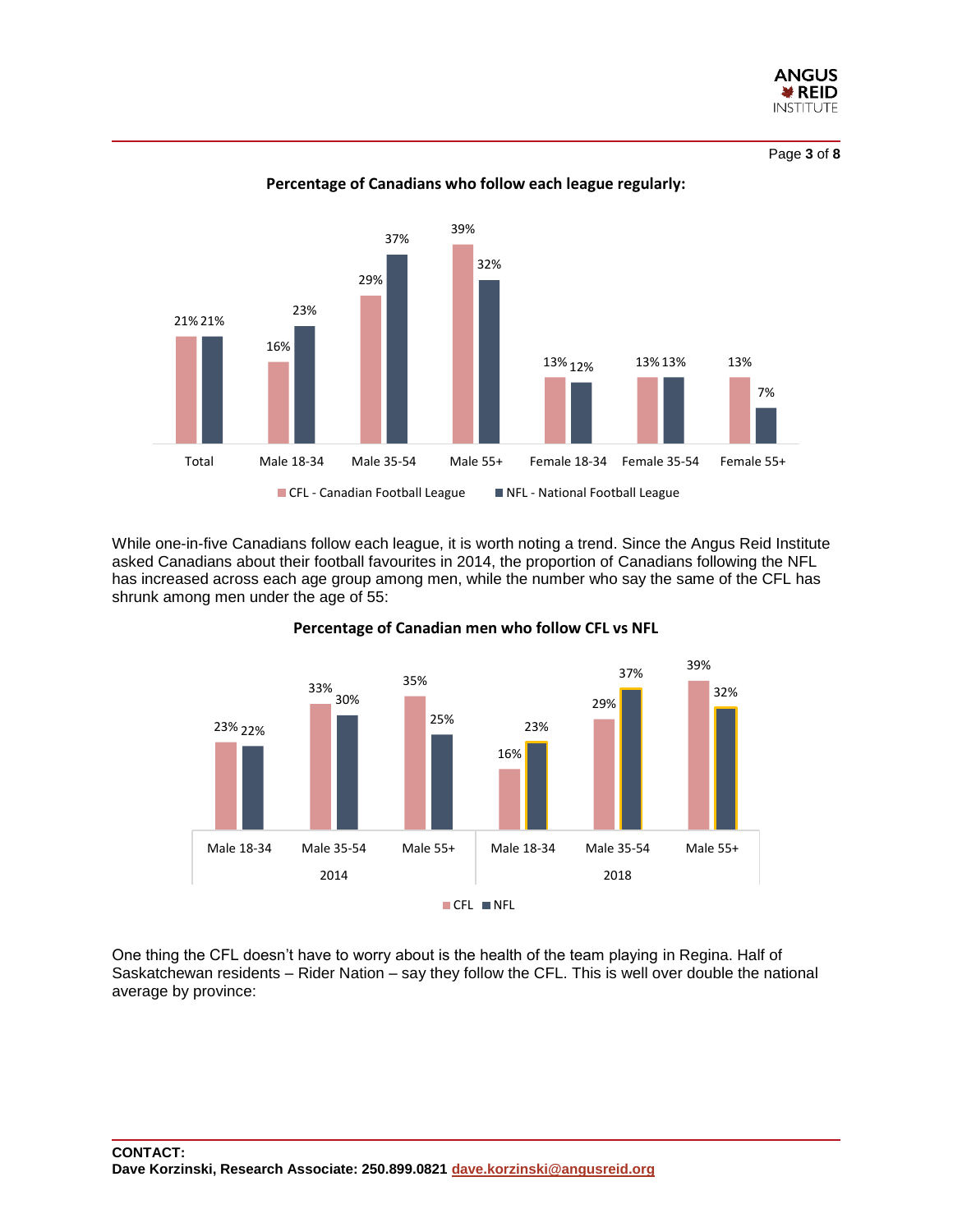

Page **4** of **8**



**Percentage of Canadians who follow each football league**

Notably for the league, in 2014, close to half of CFL fans said that the league was more exciting then than it was in the five years previous. In 2018, one-third of fans (33%) say this, while more than half say the entertainment value has remained basically the same:



#### **Thinking about the Canadian Football League over time would you say: Among CFL watchers,** *n = 614*

#### **Room for both leagues in Canada**

The ability for the CFL to thrive long term will certainly depend on its ability to connect with younger fans. In addition to the difficulty the league faces in competing with the NFL for this demographic's attention, it faces arguably greater existential challenges.

The impact of head injuries on players from concussive and sub-concussive impacts, leading to chronic traumatic encephalopathy (CTE), have caused some in the football community to worry about the future of the sport. [Dwindling youth participation](https://www.reuters.com/article/us-health-kids-tackle-football/fewer-u-s-high-school-athletes-play-football-amid-concussion-fears-idUSKCN1GO2LY) numbers lend real evidence to this hypothesis.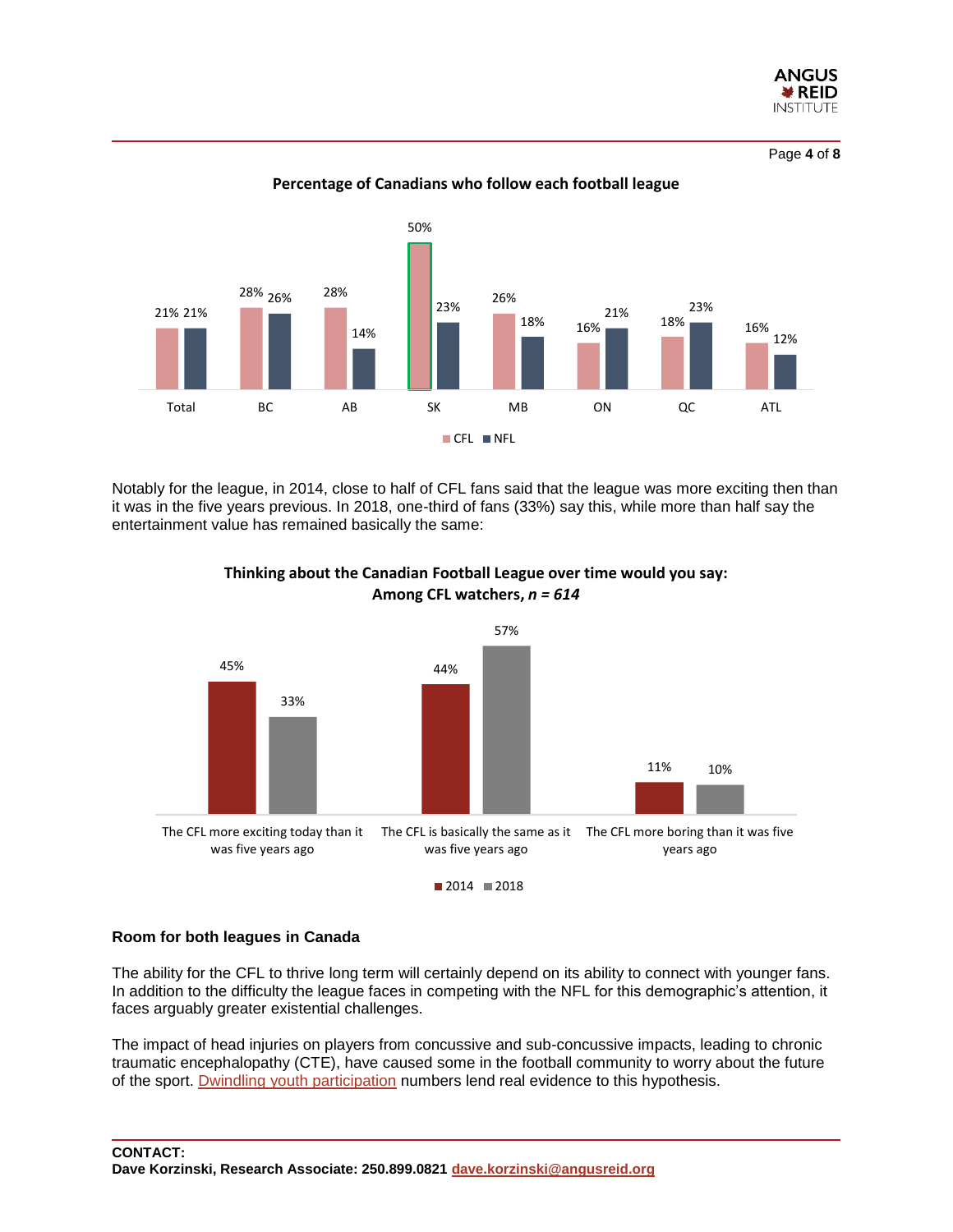

#### Page **5** of **8**

#### **[Related: Canadian experiences with concussion and sport](http://www.angusreid.org/concussion-in-sport)**

For now, however, Canadian fans have not lost their enthusiasm. The four-year trend shows that the number who watch the game overall, either American or Canadian, has held and even slightly increased.

While these first questions have focused on whether or not they watch each league individually, those who watch either form of football were then asked which league they prefer, or whether they like both equally. Exactly 39 per cent choose the NFL and CFL, respectively, while one-in-five would be happy if either game was on.

Regional variances are pronounced. Ontario and Quebec football fans are much more likely to prefer the NFL, while the prairies lean massively in the other direction:



#### **Thinking about football, which of these two professional leagues do you prefer? Among all football watchers,** *n = 713*

■ CFL ■ NFL ■ No preference/Both equally

Here, the generational story is perhaps most pronounced. Half of football fans under age 35 prefer the NFL (53%) while half of football fans 55 and over prefer the CFL (47%). The questions for the CFL then appear to be: Will the next generation grow into the league? And how can it best draw them to it?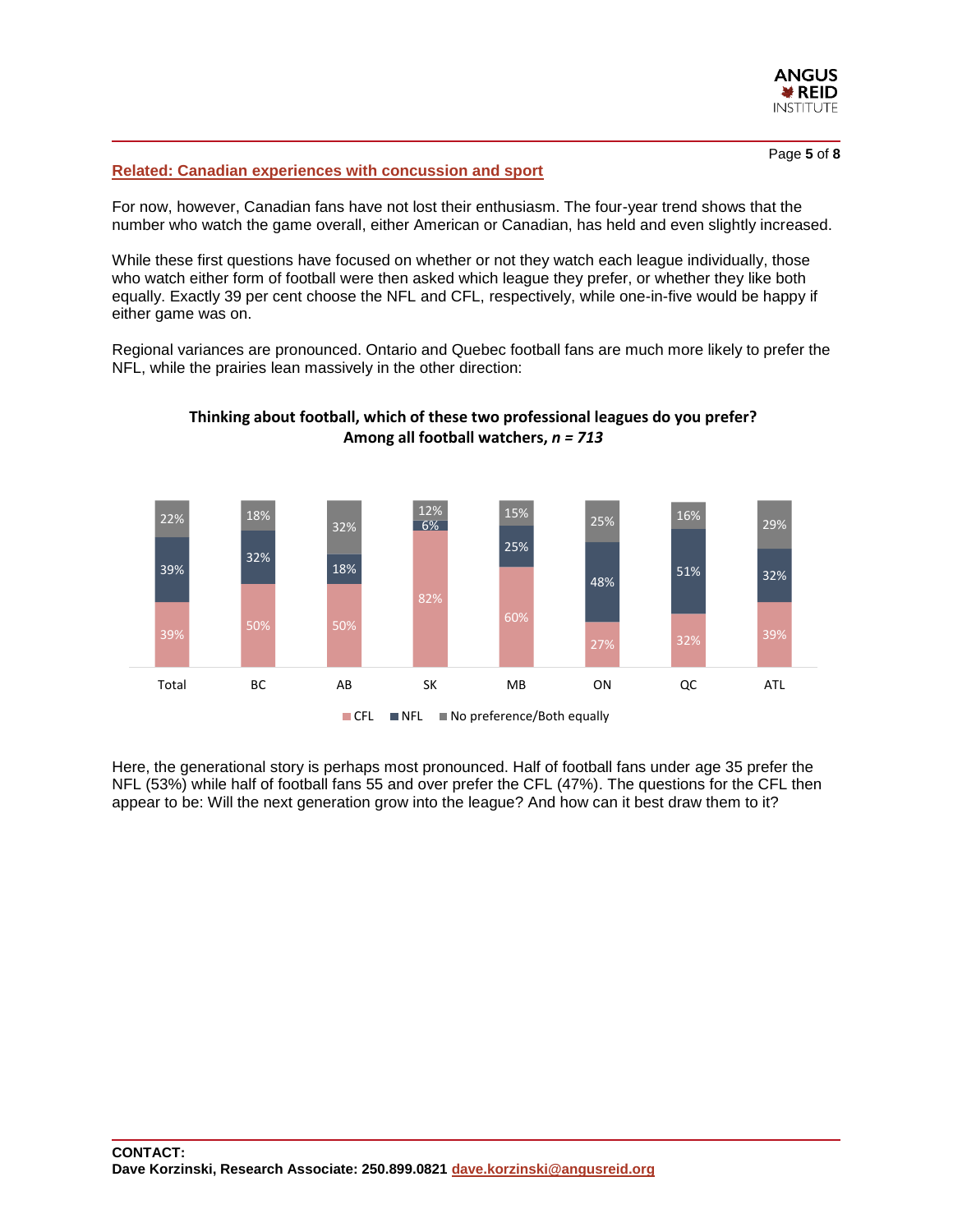

Page **6** of **8**





#### **Younger fans would watch the Super Bowl, older fans, the Grey Cup**

Each league provides quite a spectacle when it comes to the championship celebration. Both the CFL and NFL have numerous interested cities vying to host their final game, and each has a week of events leading up to game itself.

While the Super Bowl is unquestionably the bigger event, that doesn't mean all Canadians would rather watch that game rather than the battle for Canadian supremacy in Edmonton this November. In fact, 45 per cent of Canadians say they would rather watch the Grey Cup than the Super Bowl.

The same age and regional trends are at play in responses to this question, so here is a slightly different angle: Past Conservative voters lean toward the Grey Cup, while six-in-ten Liberal and NDP supporters prefer the Super Bowl. This, likely a product of the heavy CFL support among Albertan and Saskatchewanian football fans: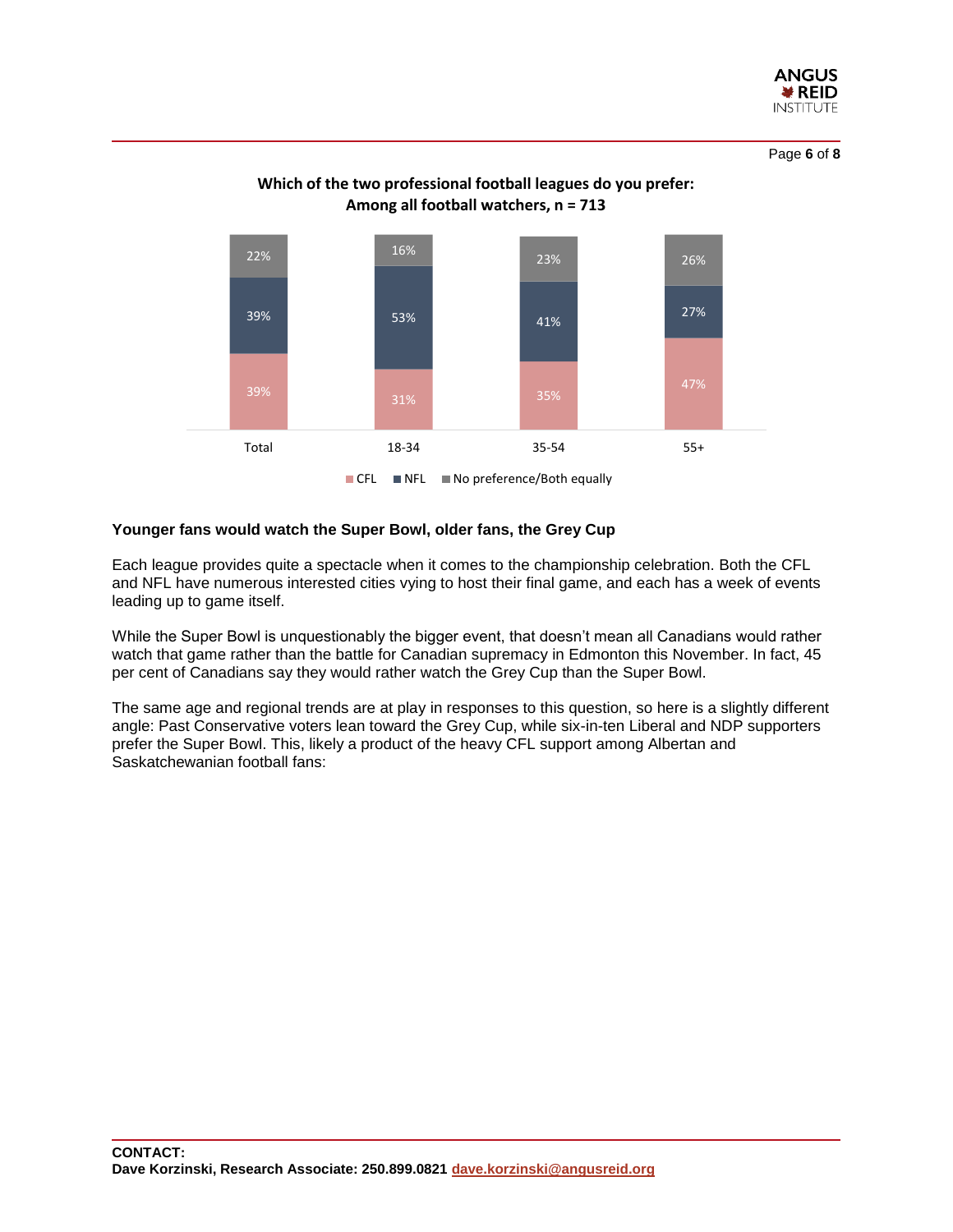

Page **7** of **8**





While the Super Bowl's expensive commercials and the halftime show are a big draw for many Canadians, it's worth noting that three artists have played both the Grey Cup and Super Bowl halftime shows – Shania Twain, Black Eyed Peas, and Lenny Kravitz.

For a visual summary of this report, please view the infographic below.